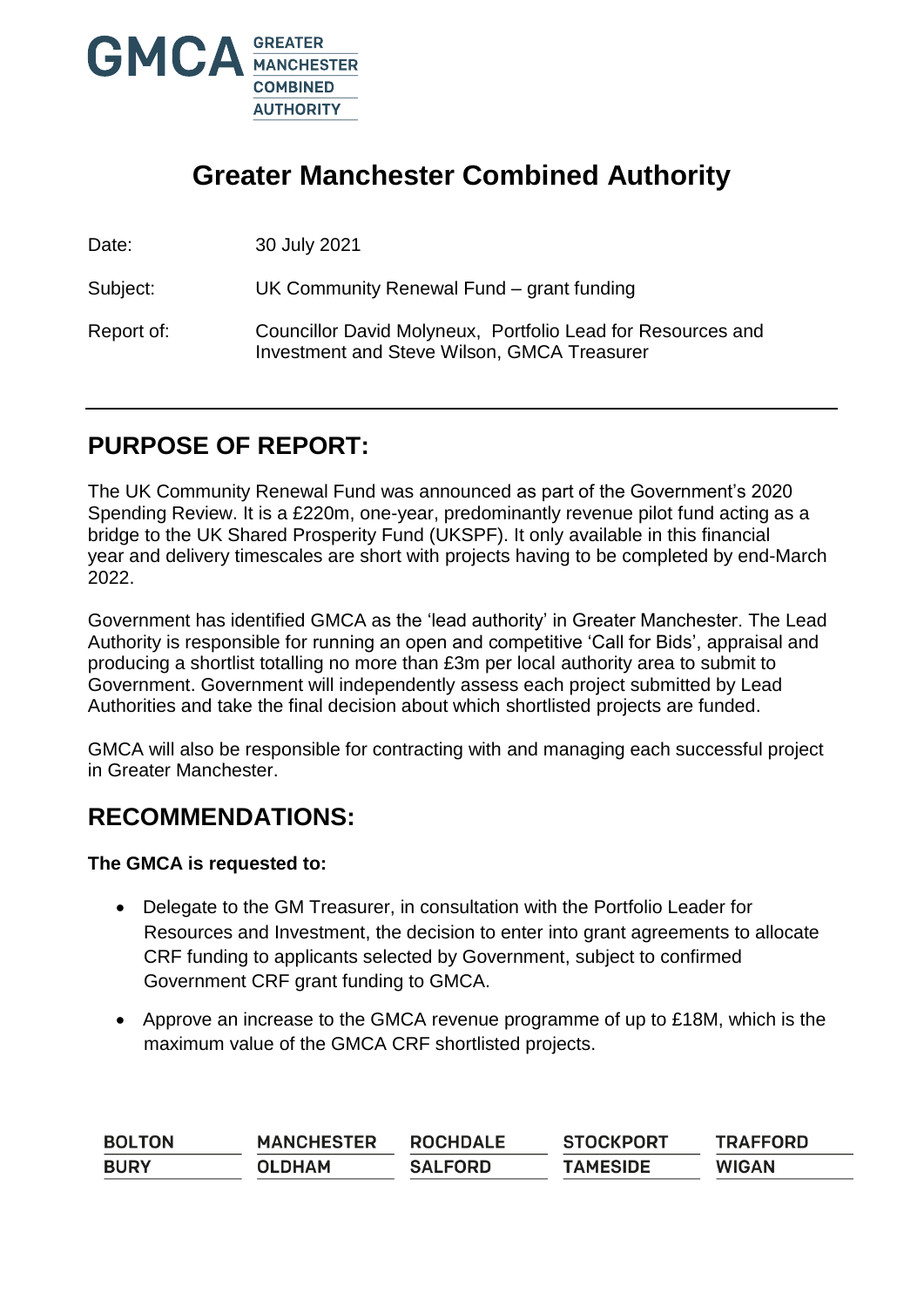# **CONTACT OFFICERS:**

Alison Gordon – Assistant Director, Place, GMCA [alison.gordon@greatermanchester-ca.gov.uk](mailto:alison.gordon@greatermanchester-ca.gov.uk)

#### **Impacts Questionnaire Impact Indicator Result Justification/Mitigation** Equality and Inclusion **G** If approved, some of the CRF projects aim to target and work with cohorts from protected charateristics e.g BAME communities. If approved, some of the CRF projects aim to offer employment and skills support to those who are economically inactive. If approved, some of the CRF projects will deliver from local community venues supporting access to wider services and reducing isolation. If approved, some of the CRF projects aim to target groups from 'hard to reach groups' to promote access to services and in turn may impact community cohesion. Health **G** If approved, some of the projects will have a postive impacts mental health via participation and access to support to reduce social isolation. As above. See Answer 2 Resilience and Adaptation **Housing** Economy **G** By supporting people to increase their skills levels and gain employment CRF projects will contribute to local economic growth If approved, some of the projects aim to increase or create new employment opportunities, selfemployment opportunities and training to develop and progress in work. If approved, some of the projects aim to support local businesses to develop and grow in order to sustain and maximise their potential. There are a number of feasibility studies projects submitted as part of the bids, and alongside the stipulation for each project to carry out a robust evaluation on process and outcomes will result in a enhanced evidence base for R&D and innovation. As part of the CRF submissions, a number directly support access to and achievement of skills and training. It is one of the 4 priority investment areas. Mobility and **Connectivity** Carbon, Nature and Environment **G** As part of the bids submitted a number have offered to support organisations with developing plans to increase and deliver on becoming carbon neutral Consumption and Production As part of the appraisal process the UKG were interested in bids which are particularly strong on demonstrating a contribution to national net zero and carbon reduction ambitions and this forms a key part of the UKG's assessment criteria. **Further Assessment(s):** Equalities Impact Assessment Contribution to achieving the GM Carbon Neutral 2038 target **Positive impacts overall, whether long or short term. Mix of positive and negative impacts. Tradeoffs to consider. Mostly negative, with at least one positive aspect. Trade-offs to consider. Negative impacts overall**.

#### **Equalities Impact, Carbon and Sustainability Assessment:**

#### **Risk Management:**

The GMCA project team has a robust risk management plan in place.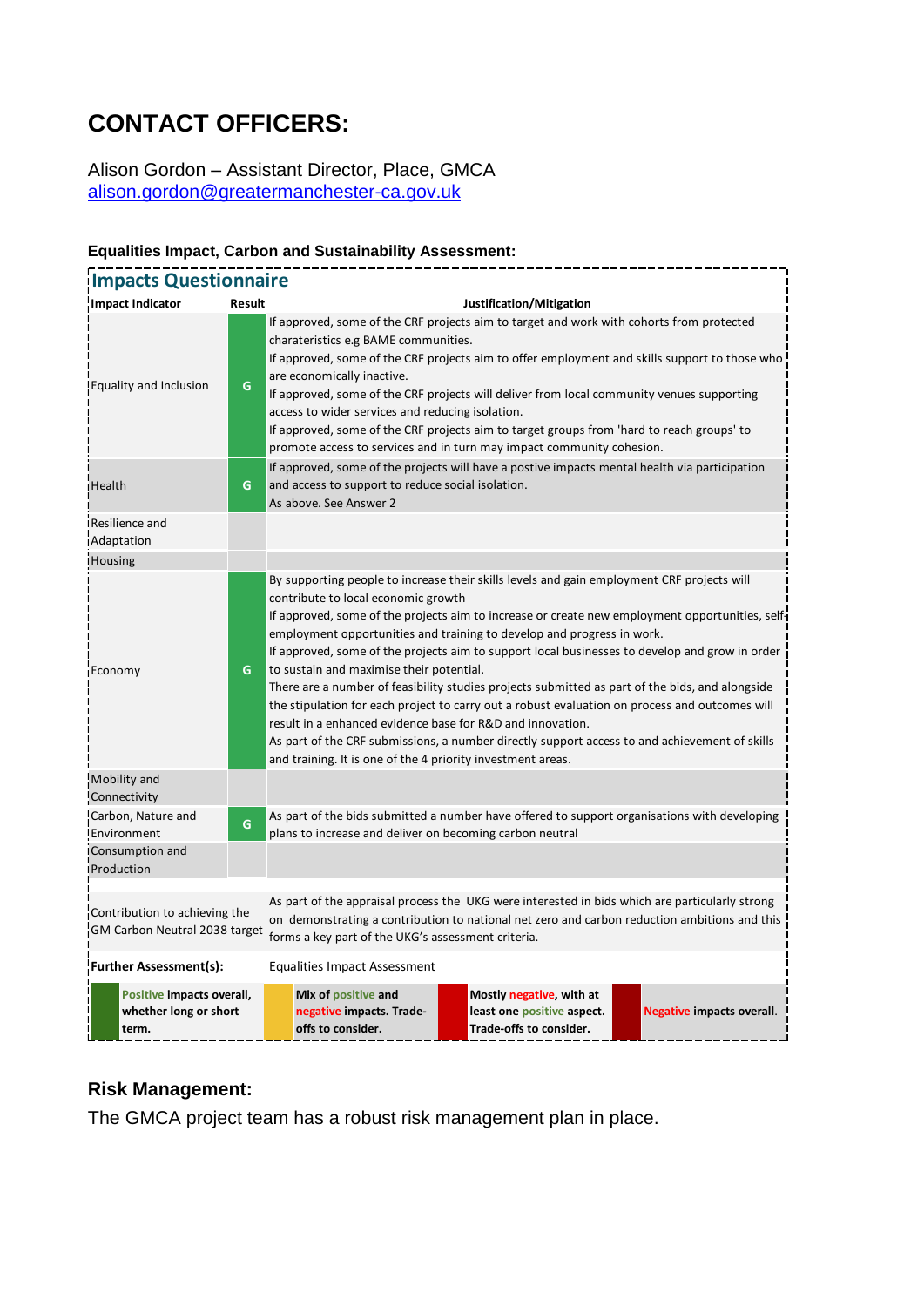### **Legal Considerations:**

GMCA legal support is in place to manage the drafting of grant funding agreements.

### **Financial Consequences – Revenue:**

Proposals in this report will be fully funded from Government grant, with a potential increase of GMCA revenue spending of up to £18m which is the maximum total value of CRF shortlisted projects submitted to Government by GMCA.

#### **Financial Consequences – Capital:**

None

#### **Number of attachments to the report:**

None

#### **Comments/recommendations from Overview & Scrutiny Committee**

#### **BACKGROUND PAPERS:**

#### **None**

| <b>TRACKING/PROCESS</b>                                              |                                | [All sections to be completed] |  |  |  |
|----------------------------------------------------------------------|--------------------------------|--------------------------------|--|--|--|
| Does this report relate to a major strategic decision, as set out in | Yes / No                       |                                |  |  |  |
| the GMCA Constitution                                                | [Delete as                     |                                |  |  |  |
|                                                                      |                                | appropriate]                   |  |  |  |
|                                                                      |                                |                                |  |  |  |
| <b>EXEMPTION FROM CALL IN</b>                                        |                                |                                |  |  |  |
| Are there any aspects in this report which                           |                                |                                |  |  |  |
| means it should be considered to be                                  |                                |                                |  |  |  |
| exempt from call in by the relevant Scrutiny                         |                                |                                |  |  |  |
| Committee on the grounds of urgency?                                 |                                |                                |  |  |  |
| <b>GM Transport Committee</b>                                        | <b>Overview &amp; Scrutiny</b> |                                |  |  |  |
|                                                                      | Committee                      |                                |  |  |  |
|                                                                      |                                |                                |  |  |  |

### **1. INTRODUCTION/BACKGROUND**

1.1 The UK Community Renewal Fund (CRF) was announced in the 2021 Budget. It is a £220m, one-year, predominantly revenue national pilot fund acting as a bridge to the UK Shared Prosperity Fund which will replace EU Structural Funds. It is a single year fund for 2021/2 and all projects must complete by the end of March 2022.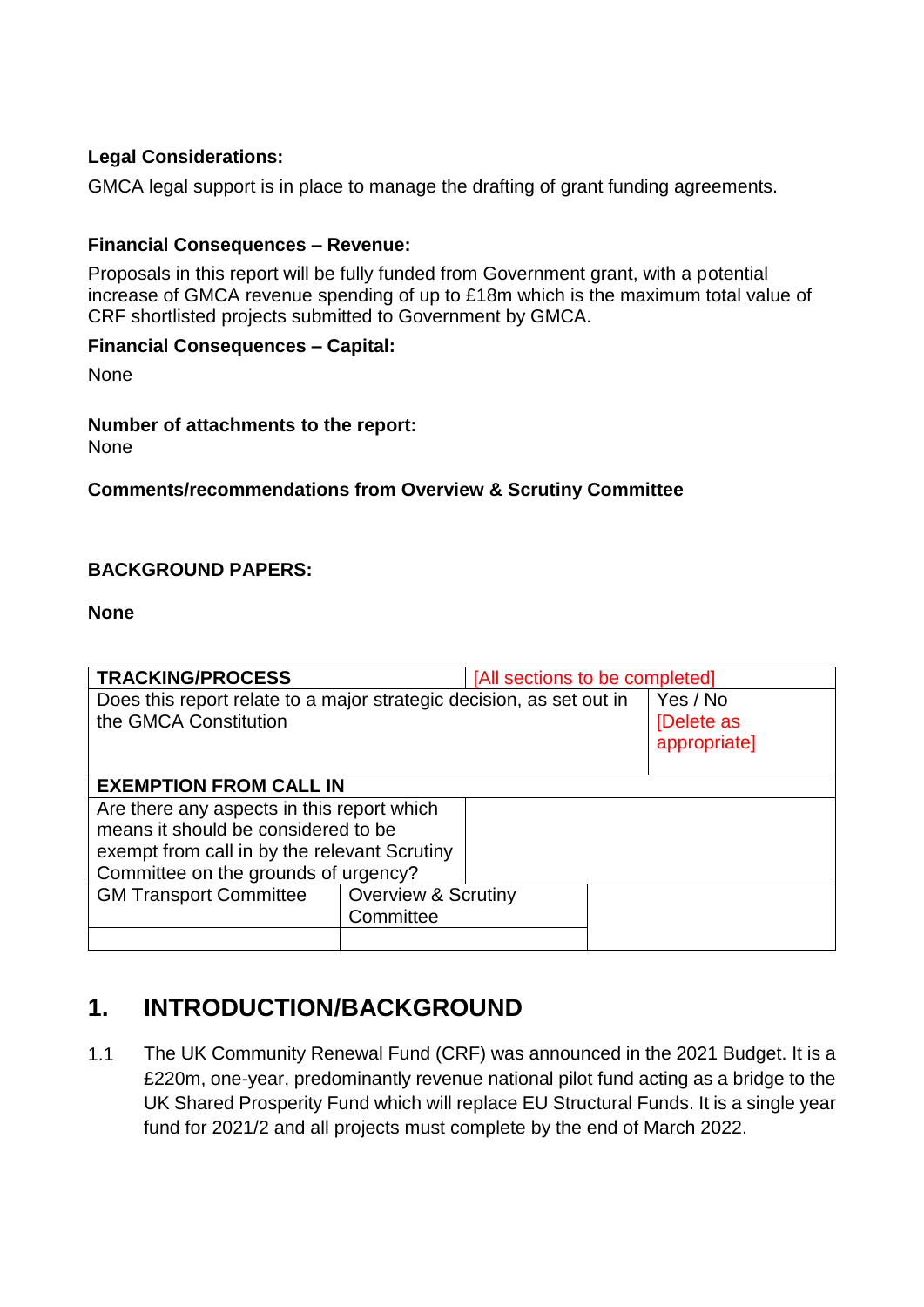1.2 The UKCRF has four investment priorities: skills, local business, communities and place, and supporting people into employment.

### **2. THE COMMUNITY RENEWAL PROCESS IN GM**

- 2.1 GMCA was designated by Government as the 'lead authority' in Greater Manchester alongside other Mayoral Combined Authorities, the Greater London Authority, counties and freestanding Unitary Authorities across the country**.**
- 2.2 GMCA as the Lead Authority was responsible for running an open and competitive 'Call for Bids', appraising these bids and producing a shortlist totalling no more than £3m per local authority area to submit to Government. Government then makes the final decision about which shortlisted projects to fund in GM.
- 2.3 The UKG identified 100 'priority places' nationally for the CRF. There are four GM local authority areas identified as such: Bolton, Manchester, Oldham and Rochdale. Bids that will deliver in these priority places will receive higher priority from Government during the final national assessment but did not receive any differential treatment in the GM appraisal process.
- 2.4 GMCA as the lead authority for GM, will receive the CRF grant funding from Government for those projects that have been successful with the Government's final assessment. GMCA will then distribute that grant funding to successful applicants via individual grant funding agreements between GMCA and the applicant which will include GMCA monitoring and managing project performance and reporting such to Government. GMCA will only be able to enter grant funding agreements with those CRF projects selected by Government, at the grant amount determined by Government.
- 2.5 The timescale for CRF has been very short with Government guidance on the CRF process issued in March, GMCA issuing the call for applications in April, GMCA appraisals in May and June and submission of the shortlisted projects to Government on 18<sup>th</sup> June.
- 2.6 Although the timescale has been short, GMCA has submitted a strong shortlist of projects with significant appraisal support from officers across GM's local authorities.
- 2.7 Government departments will now assess the shortlisted bids, making the final decision on which projects will be funded. It is anticipated that GMCA and applicants will hear the outcome from the end of July onwards.
- 2.8 Timescales for delivery are very short as all CRF project delivery must be complete by the end of March 2022. Work is now underway, as lead authorities wait for further Government guidance on CRF monitoring requirements, on the early drafting of grant funding agreement templates and the finance systems that need to be in place to reduce the time from Government decision to when an applicant can begin activity.